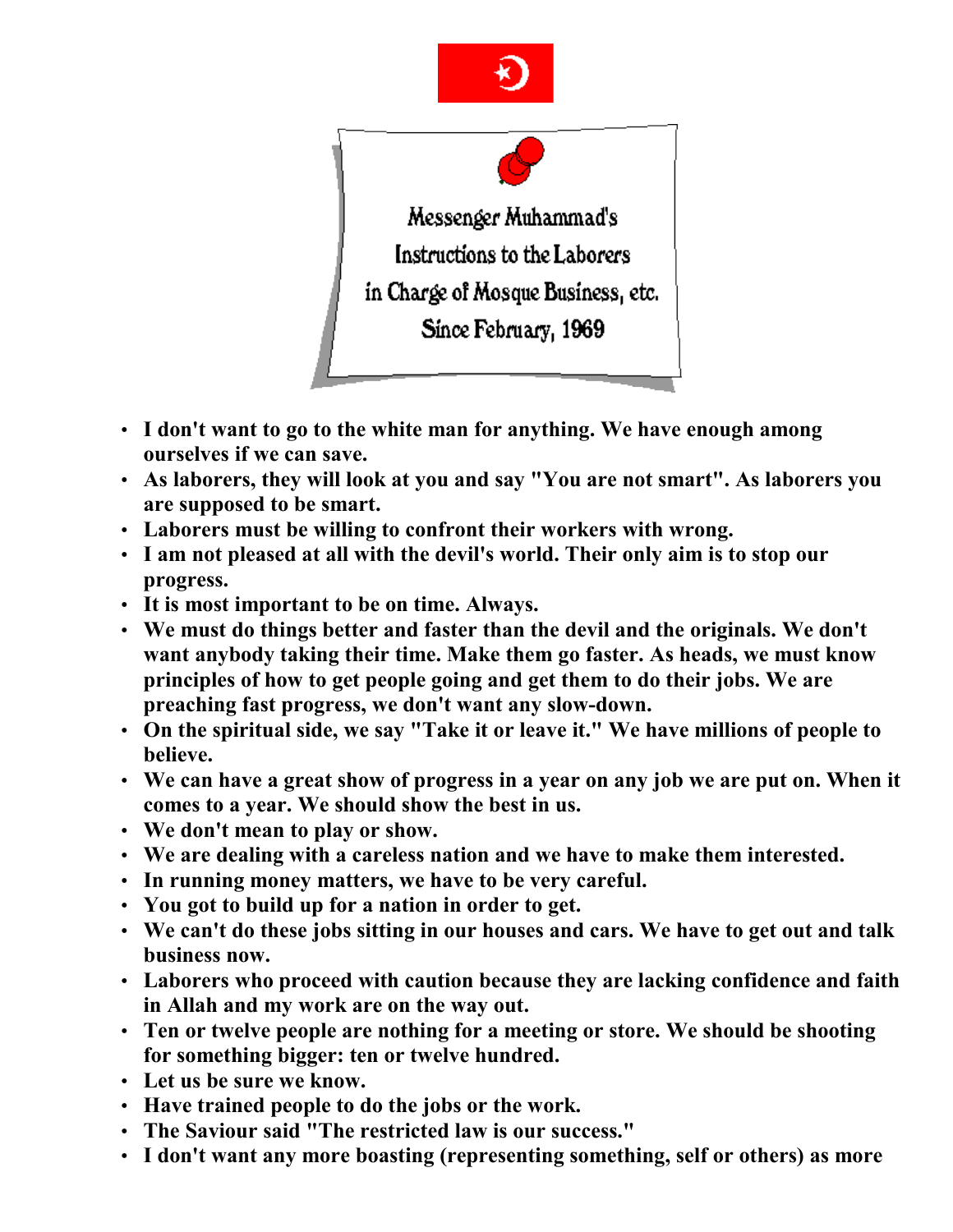**than what it is.**

- **We are trying to get going with our inexperienced self. But, we want to be the winner.**
- **When you get people to sit at your money-box, they won't always be true.**
- **Allah told me you are not that important to stand around begging you. You can't afford to lose that time. You got millions of them. When the time comes, they will see.**
- **We need intelligent help to prepare the necessities for our people.**
- **All old laborers should get back and let new ones do it, as the old laborers know what to do or what is to be done, but don't do it.**
- **We are not going to let people learn on us at our expense. Get the experience somewhere else, and come back to us. We are in a hurry.**
- **You must have the ability to go over and over again the error of a laborer. You must challenge their ideas of know-how.**
- **Get right down to the base of things, at once.**
- **Your job is to see that orders are carried out. Just to see that so and so is working, is no big job. But, to see that so and so is doing the job right.**
- **Do it right or else.**
- **As a captain, you must see that orders are carried out.**
- **Time is the essence. I will not wait on anyone.**
- **I need all of my laborers to be tops and in order.**
- **Allah said to me "Take courage and do it." And we are going to do it.**
- **Set a time for people doing jobs. Then, if they don't do it make them pay a penalty for not keeping their word.**
- **You will be faced with trying to hold your post. If you do like I tell you, you will hold your post.**
- **You have to study. You may improve on that man, if you know what he has done.**
- **Go after error. Go to the tap-root of the tree. Cut it and it will not produce anymore.**
- **We are the master. We rule where we go. You got to lay hold to the right stake.**
- **A laborer must have ability to subordinate their own intent or desire to be the leader or to their superior.**
- **Get to learn to be a salesman for the nation.**
- **Must find a channel to sell.**
- **We can't stand around talking to converts. We have got to learn business and talk business now.**
- **Listen good. Watch good and take steps that I tell you, unless I charge you with failure.**
- **We can't fool around. We can't make mistakes.**
- **Concentrate on big business. Big business for the nation. Get men with know-how.**
- **Get a smart assistant.**
- **All the time, I am thinking of tomorrow; of the smart ones coming in; the scientist, the scholar; the one who knows; is coming in. We can't live in Musa's time.**
- **When I tell you something you must let me know the results of what I told you to**